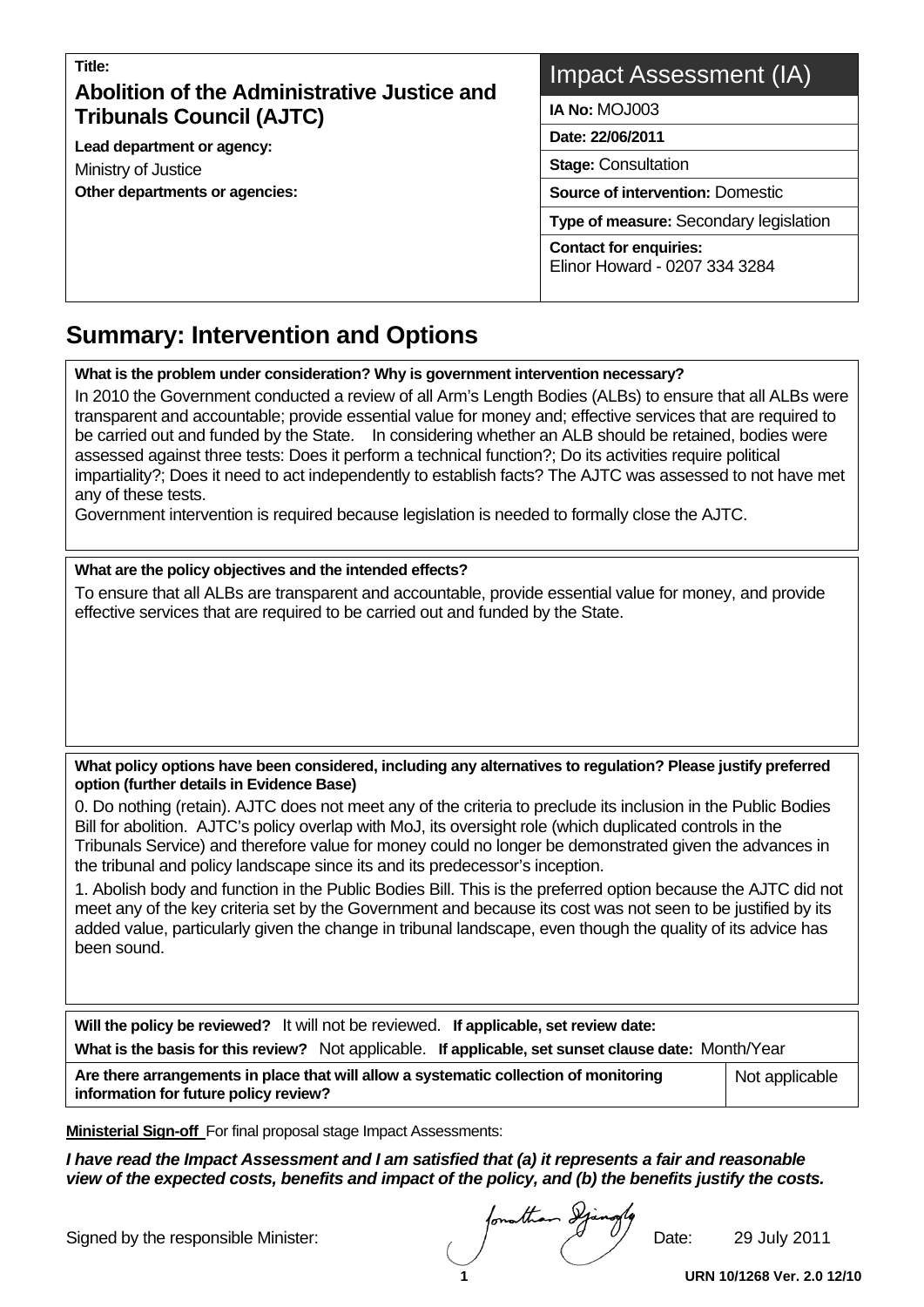# **Summary: Analysis and Evidence Policy Option 1**

## **Description:**

Abolish AJTC and functions in the Public Bodies Bill

| <b>Price Base</b>                                                                                                                                                                                                                                                                                                                                                                                                                                                                                                                                                                                 | <b>PV Base</b>   |  | <b>Time Period</b>                                                                                                                             | Net Benefit (Present Value (PV)) (£m)                                 |                                        |                                                              |                                                                                                           |                                         |  |
|---------------------------------------------------------------------------------------------------------------------------------------------------------------------------------------------------------------------------------------------------------------------------------------------------------------------------------------------------------------------------------------------------------------------------------------------------------------------------------------------------------------------------------------------------------------------------------------------------|------------------|--|------------------------------------------------------------------------------------------------------------------------------------------------|-----------------------------------------------------------------------|----------------------------------------|--------------------------------------------------------------|-----------------------------------------------------------------------------------------------------------|-----------------------------------------|--|
| <b>Year 2011</b>                                                                                                                                                                                                                                                                                                                                                                                                                                                                                                                                                                                  | <b>Year 2011</b> |  | Years 4                                                                                                                                        |                                                                       | Low: Optional<br><b>High: Optional</b> |                                                              | <b>Best Estimate: £4m</b>                                                                                 |                                         |  |
| COSTS (£m)                                                                                                                                                                                                                                                                                                                                                                                                                                                                                                                                                                                        |                  |  | <b>Total Transition</b><br>(Constant Price)                                                                                                    | <b>Average Annual</b><br>(excl. Transition) (Constant Price)<br>Years |                                        |                                                              | <b>Total Cost</b><br>(Present Value)                                                                      |                                         |  |
| Low                                                                                                                                                                                                                                                                                                                                                                                                                                                                                                                                                                                               |                  |  | Optional                                                                                                                                       |                                                                       | Optional                               |                                                              | <b>Optional</b>                                                                                           |                                         |  |
| High                                                                                                                                                                                                                                                                                                                                                                                                                                                                                                                                                                                              |                  |  | Optional                                                                                                                                       | 1                                                                     |                                        | Optional                                                     | <b>Optional</b>                                                                                           |                                         |  |
| <b>Best Estimate</b>                                                                                                                                                                                                                                                                                                                                                                                                                                                                                                                                                                              |                  |  | £0.4m                                                                                                                                          |                                                                       |                                        | £0.06m                                                       |                                                                                                           | £0.6m                                   |  |
| payments of £0.2m                                                                                                                                                                                                                                                                                                                                                                                                                                                                                                                                                                                 |                  |  | Description and scale of key monetised costs by 'main affected groups'<br>Possible costs of additional early retirement payments of £0.06m pa. |                                                                       |                                        |                                                              | MOJ will face possible voluntary early departure costs up to £0.2m and approved early retirement lump sum |                                         |  |
|                                                                                                                                                                                                                                                                                                                                                                                                                                                                                                                                                                                                   |                  |  | Other key non-monetised costs by 'main affected groups'<br>Possible loss of income for AJTC staff if they are made redundant                   |                                                                       |                                        |                                                              |                                                                                                           |                                         |  |
| <b>BENEFITS (£m)</b>                                                                                                                                                                                                                                                                                                                                                                                                                                                                                                                                                                              |                  |  | <b>Total Transition</b><br>(Constant Price)                                                                                                    | Years                                                                 |                                        | <b>Average Annual</b><br>(excl. Transition) (Constant Price) |                                                                                                           | <b>Total Benefit</b><br>(Present Value) |  |
| Low                                                                                                                                                                                                                                                                                                                                                                                                                                                                                                                                                                                               |                  |  | Optional                                                                                                                                       |                                                                       | Optional                               |                                                              |                                                                                                           | <b>Optional</b>                         |  |
| High                                                                                                                                                                                                                                                                                                                                                                                                                                                                                                                                                                                              |                  |  | Optional                                                                                                                                       | 1                                                                     |                                        | Optional                                                     |                                                                                                           | <b>Optional</b>                         |  |
| <b>Best Estimate</b>                                                                                                                                                                                                                                                                                                                                                                                                                                                                                                                                                                              |                  |  | £0.4m                                                                                                                                          |                                                                       |                                        | £1.4M                                                        |                                                                                                           | £4.6m                                   |  |
| Description and scale of key monetised benefits by 'main affected groups'<br>MOJ will save approximately £1.4m pa from pay and other costs of AJTC.<br>AJTC staff will possibly receive voluntary early departure payments of up to £0.2m and approved early<br>retirement lump sum payments of £0.2m.<br>Some AJTC staff may receive additional early retirement payments of £0.06m pa                                                                                                                                                                                                           |                  |  |                                                                                                                                                |                                                                       |                                        |                                                              |                                                                                                           |                                         |  |
| Other key non-monetised benefits by 'main affected groups'<br>Key assumptions/sensitivities/risks<br>3.5<br>Discount rate (%)                                                                                                                                                                                                                                                                                                                                                                                                                                                                     |                  |  |                                                                                                                                                |                                                                       |                                        |                                                              |                                                                                                           |                                         |  |
| Calculations are based on the years 2011-12 to 2014-15 (years 1 to 4 of the SR 10 period) and use the<br>baseline of AJTC funding (following the June 2010 Budget) of £1,318,000. Budget estimates and the<br>estimates of early retirement payments are adjusted for inflation using the GDP deflators.<br>Early retirement payments are treated as annual payments in this IA but will cease 8 years after abolition.<br>Cost and benefits are based on abolition coming into effect on 31 March 2012.<br>AJTC functions are not necessary for efficient and effective public service delivery. |                  |  |                                                                                                                                                |                                                                       |                                        |                                                              |                                                                                                           |                                         |  |
| Costs:                                                                                                                                                                                                                                                                                                                                                                                                                                                                                                                                                                                            | 0                |  | Direct impact on business (Equivalent Annual) £m):<br>Benefits: 0                                                                              | Net: $0$                                                              |                                        | In scope of OIOO?<br><b>No</b>                               | <b>IN/OUT</b>                                                                                             | <b>Measure qualifies as</b>             |  |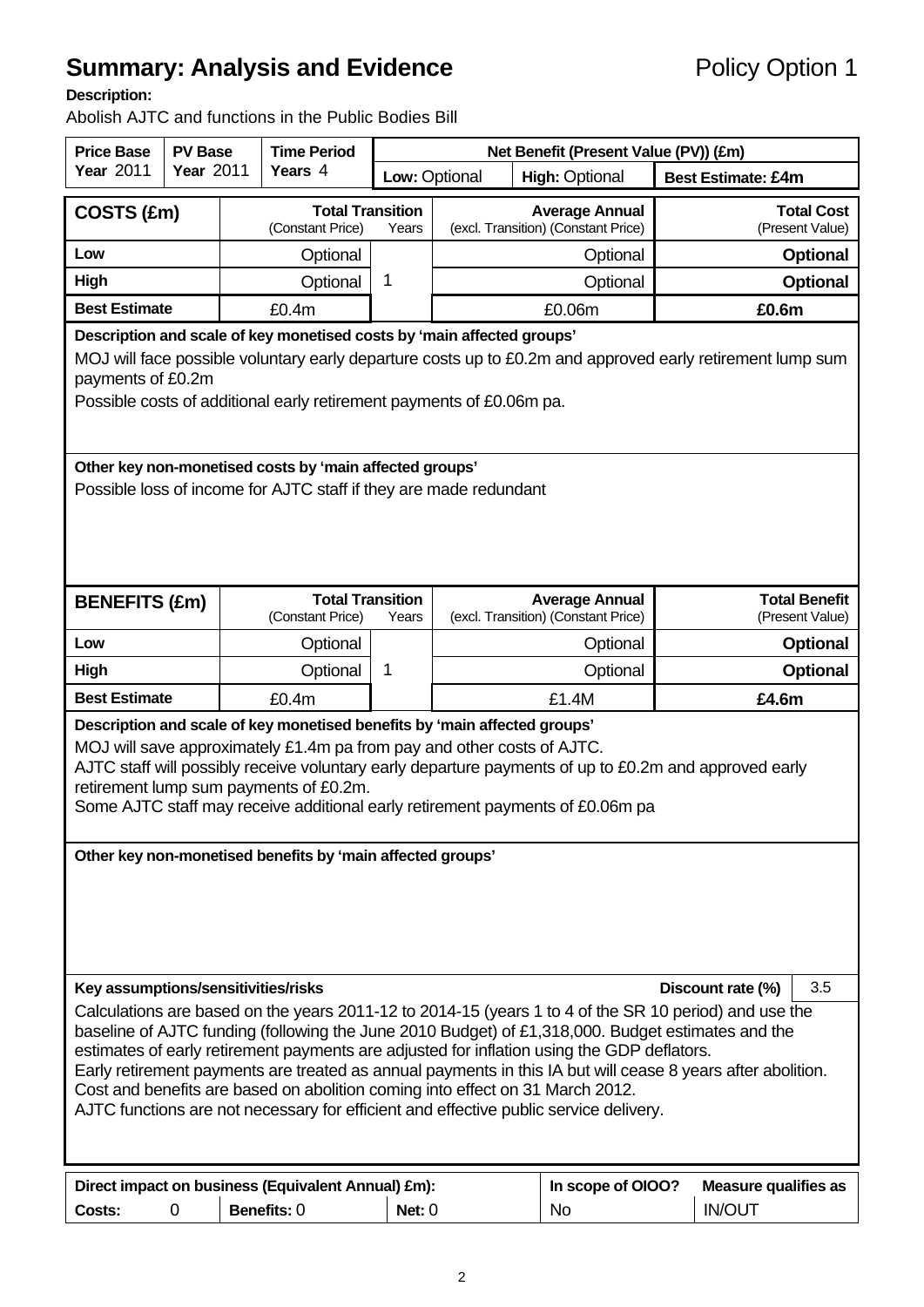# **Enforcement, Implementation and Wider Impacts**

| What is the geographic coverage of the policy/option?                                                             |                            | Other          |     |           |                    |            |  |
|-------------------------------------------------------------------------------------------------------------------|----------------------------|----------------|-----|-----------|--------------------|------------|--|
| From what date will the policy be implemented?                                                                    |                            | 31/03/2012     |     |           |                    |            |  |
| Which organisation(s) will enforce the policy?                                                                    |                            |                | N/A |           |                    |            |  |
| What is the annual change in enforcement cost $(\text{Em})$ ?                                                     |                            |                | N/A |           |                    |            |  |
| Does enforcement comply with Hampton principles?<br>Yes/No                                                        |                            |                |     |           |                    |            |  |
| Does implementation go beyond minimum EU requirements?                                                            |                            | Yes/No         |     |           |                    |            |  |
| What is the $CO2$ equivalent change in greenhouse gas emissions?<br>(Million tonnes CO <sub>2</sub> equivalent)   |                            | Traded:<br>N/Q |     |           | Non-traded:<br>N/Q |            |  |
| Does the proposal have an impact on competition?                                                                  |                            | No.            |     |           |                    |            |  |
| What proportion (%) of Total PV costs/benefits is directly attributable to<br>primary legislation, if applicable? | <b>Benefits:</b><br>Costs: |                |     |           |                    |            |  |
| Distribution of annual cost (%) by organisation size<br>(excl. Transition) (Constant Price)                       | <b>Micro</b><br>< 20<br>0  |                |     |           |                    | Large<br>0 |  |
| Are any of these organisations exempt?                                                                            | <b>No</b>                  | <b>No</b>      |     | <b>No</b> |                    |            |  |

## **Specific Impact Tests: Checklist**

l

Set out in the table below where information on any SITs undertaken as part of the analysis of the policy options can be found in the evidence base. For guidance on how to complete each test, double-click on the link for the guidance provided by the relevant department.

Please note this checklist is not intended to list each and every statutory consideration that departments should take into account when deciding which policy option to follow. It is the responsibility of departments to make sure that their duties are complied with.

| Does your policy option/proposal have an impact on?                        | Impact    | Page ref<br>within IA |
|----------------------------------------------------------------------------|-----------|-----------------------|
| Statutory equality duties <sup>1</sup>                                     | No        | 8                     |
| <b>Statutory Equality Duties Impact Test guidance</b>                      |           |                       |
| <b>Economic impacts</b>                                                    |           |                       |
| Competition Competition Assessment Impact Test guidance                    | No.       | 8                     |
| Small firms Small Firms Impact Test guidance                               | No        | 8                     |
| <b>Environmental impacts</b>                                               |           |                       |
| Greenhouse gas assessment Greenhouse Gas Assessment Impact Test guidance   | No        | 8                     |
| Wider environmental issues Wider Environmental Issues Impact Test guidance | <b>No</b> | 8                     |
| <b>Social impacts</b>                                                      |           |                       |
| Health and well-being Health and Well-being Impact Test guidance           | No        | 8                     |
| Human rights Human Rights Impact Test guidance                             | No        | 8                     |
| Justice system Justice Impact Test guidance                                | No.       | 9                     |
| Rural proofing Rural Proofing Impact Test guidance                         | No.       | 9                     |
| Sustainable development<br>Sustainable Development Impact Test guidance    | No.       | 9                     |

<span id="page-2-0"></span> $1$  Public bodies including Whitehall departments are required to consider the impact of their policies and measures on race, disability and gender. It is intended to extend this consideration requirement under the Equality Act 2010 to cover age, sexual orientation, religion or belief and gender reassignment from April 2011 (to Great Britain only). The Toolkit provides advice on statutory equality duties for public authorities with a remit in Northern Ireland.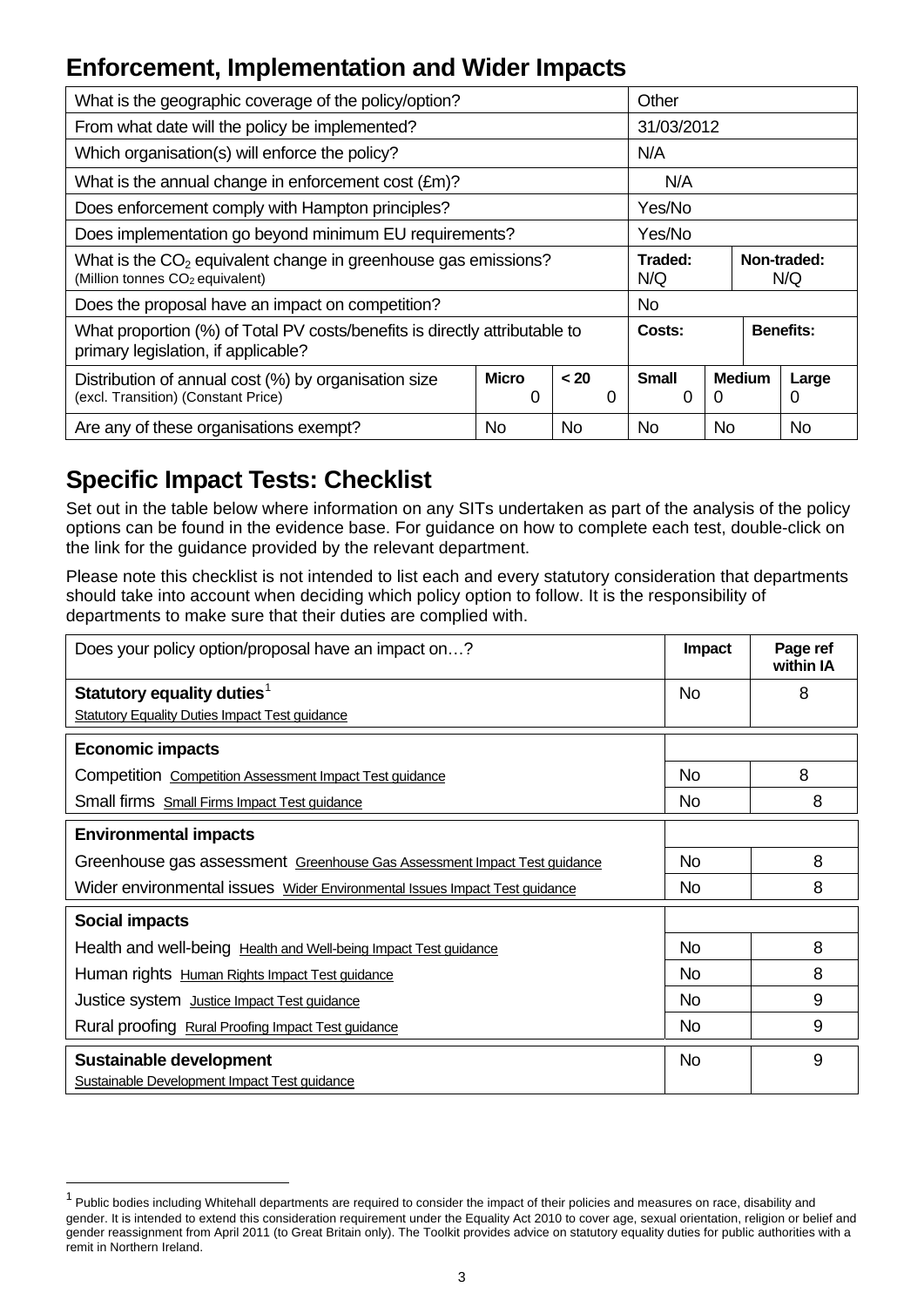## **Evidence Base (for summary sheets) – Notes**

## **References**

Include the links to relevant legislation and publications, such as public impact assessments of earlier stages (e.g. Consultation, Final, Enactment) and those of the matching IN or OUTs measures.

| No. | <b>Legislation or publication</b>                                                                                                              |
|-----|------------------------------------------------------------------------------------------------------------------------------------------------|
|     | <b>Public Bodies Bill</b>                                                                                                                      |
|     | Tribunals, Courts and Enforcement Act 2007                                                                                                     |
| 3   | 'Transforming Public Services: Complaints, Redress and Tribunals', published by the (then)<br>Department for Constitutional Affairs, July 2004 |
|     |                                                                                                                                                |

**+ Add another row** 

## **Evidence Base**

Ensure that the information in this section provides clear evidence of the information provided in the summary pages of this form (recommended maximum of 30 pages). Complete the **Annual profile of monetised costs and benefits** (transition and recurring) below over the life of the preferred policy (use the spreadsheet attached if the period is longer than 10 years).

The spreadsheet also contains an emission changes table that you will need to fill in if your measure has an impact on greenhouse gas emissions.

## **Annual profile of monetised costs and benefits\* - (£m) constant prices**

|                                  | $Y_0$         | $Y_1$ | $Y_2$ | $Y_3$ | $Y_4$ | $Y_5$ | $Y_6$ | $Y_7$ | $Y_8$ | $Y_9$ |
|----------------------------------|---------------|-------|-------|-------|-------|-------|-------|-------|-------|-------|
| <b>Transition costs</b>          | 0.4           |       |       |       |       |       |       |       |       |       |
| <b>Annual recurring cost</b>     |               | 0.06  | 0.07  | 0.07  |       |       |       |       |       |       |
| <b>Total annual costs</b>        | $0.4^{\circ}$ | 0.06  | 0.07  | 0.07  |       |       |       |       |       |       |
| <b>Transition benefits</b>       | 0.4           |       |       |       |       |       |       |       |       |       |
| <b>Annual recurring benefits</b> |               | 1.5   | 1.5   | 1.5   |       |       |       |       |       |       |
| <b>Total annual benefits</b>     | 0.4           | 1.5   | 1.5   | 1.5   |       |       |       |       |       |       |

Totals may not sum because of rounding

For non-monetised benefits please see summary pages and main evidence base section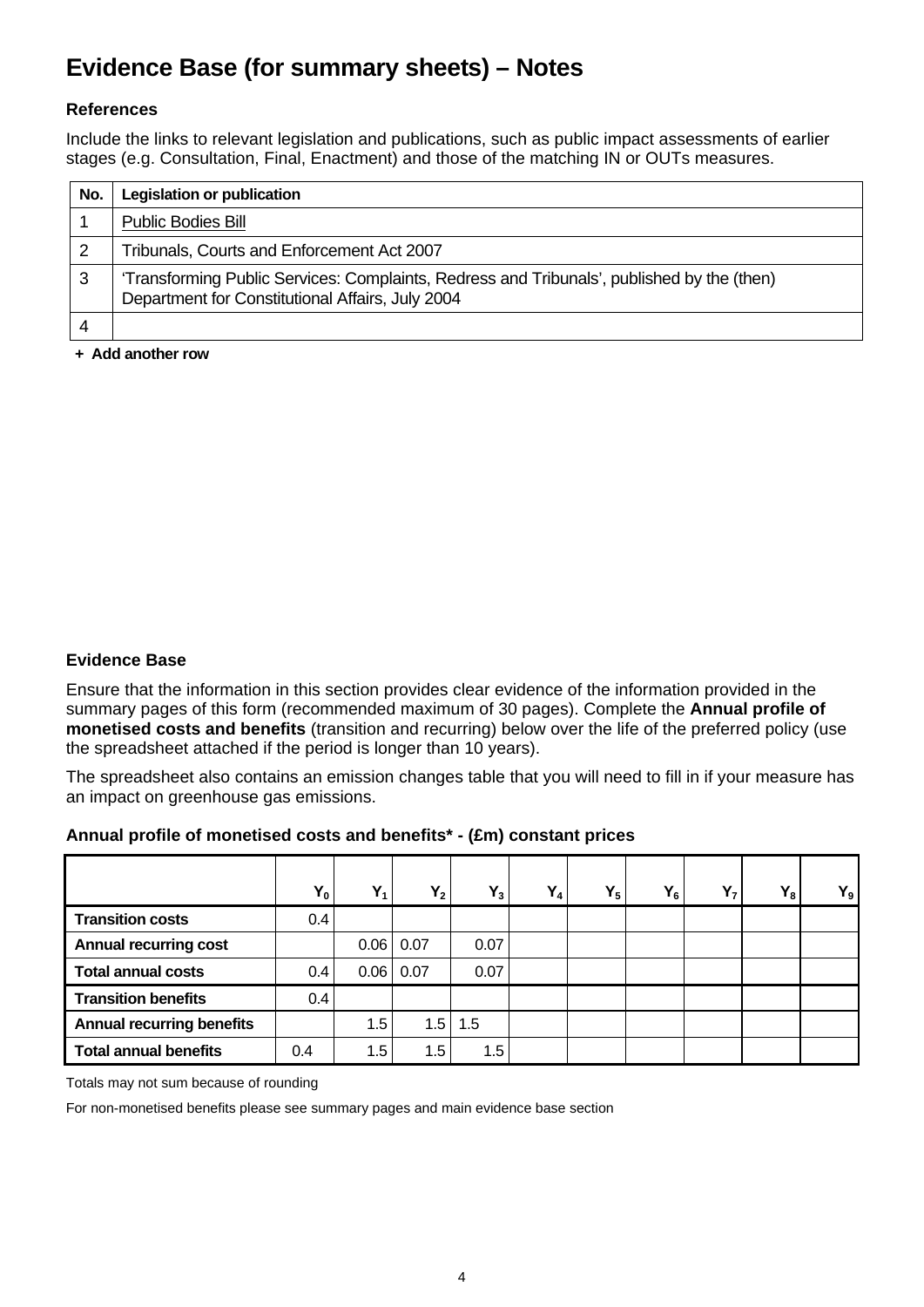## **Evidence Base (for summary sheets)**

## **1. Introduction**

In 2010 the Cabinet Office led a cross Government review of all Public Bodies (Arm's Length Bodies (ALBs)) in order to increase the transparency and accountability of public bodies and to reduce their number and cost. Cabinet Office worked with departments to agree which ALBs should be abolished, merged, modified or transferred, or whose constitutional arrangements should be reformed.

All ALBs have been assessed against three criteria (whether the function needs to be carried out [by the Government] at all, and if so whether it needs to perform a technical function, act independently to establish facts or be politically impartial). The Secretary of State for Justice assessed that the AJTC does not meet any of these tests.

The AJTC was established by the Tribunal Courts and Enforcement Act 1997. The Administrative Justice and Tribunals Council keeps under review the administrative justice system as a whole with a view to making it accessible, fair and efficient. It seeks to ensure that the relationships between the courts, tribunals, ombudsmen and alternative dispute resolution providers satisfactorily reflect the needs of users.

The department will consult on the proposals contained in the Public Bodies Bill including the closure of the AJTC and how the oversight of administrative justice policy will be exercised in the future.

The conventional economic approach to government intervention to resolve a problem is based on efficiency or equity arguments. The Government may consider intervening if there are strong enough failures in the way markets operate (e.g. monopolies overcharging consumers) or if there are strong enough failures in existing government interventions (e.g. waste generated by misdirected rules). In both cases the proposed new intervention itself should avoid creating a further set of disproportionate costs and distortions. The Government may also intervene for equity (fairness) and redistributional reasons (e.g. to reallocate goods and services to the more needy groups in society).

In this case Government has intervened for efficiency reasons. The functions of the AJTC are no longer necessary. Therefore the resources used by the AJTC could be re-distributed to other projects or to reduce the budget deficit.

Groups that are affected by the proposals are:

- tribunal users (indirectly):
- users of administrative justice systems (indirectly);
- the staff of the Council (directly);
- the Chairmen and members of the Council (directly).

## **2. Cost and Benefits**

This Impact Assessment identifies both monetised and non-monetised impacts on individuals, groups and businesses in the UK, with the aim of understanding what the overall impact to society might be from implementing these options. The costs and benefits of each option are compared to the do nothing option. Impact Assessments place a strong emphasis on valuing the costs and benefits in monetary terms (including estimating the value of goods and services that are not traded). However there are important aspects that cannot sensibly be monetised. These might include how the proposal impacts differently on particular groups of society or changes in equity and fairness, either positive or negative.

## **Base Case / Option 0**

The Government regulates various aspects of people's everyday lives, making decisions in relation to individuals. These decisions cover a wide range of areas, for example, decisions on benefits, such as disability living allowance; decisions on asylum applications; and decisions on school admissions and exclusions. 'Administrative justice' includes the procedures for making such decisions, the law that regulates decision-making, and the systems (such as the various tribunals and ombudsmen) that enable people to challenge these decisions.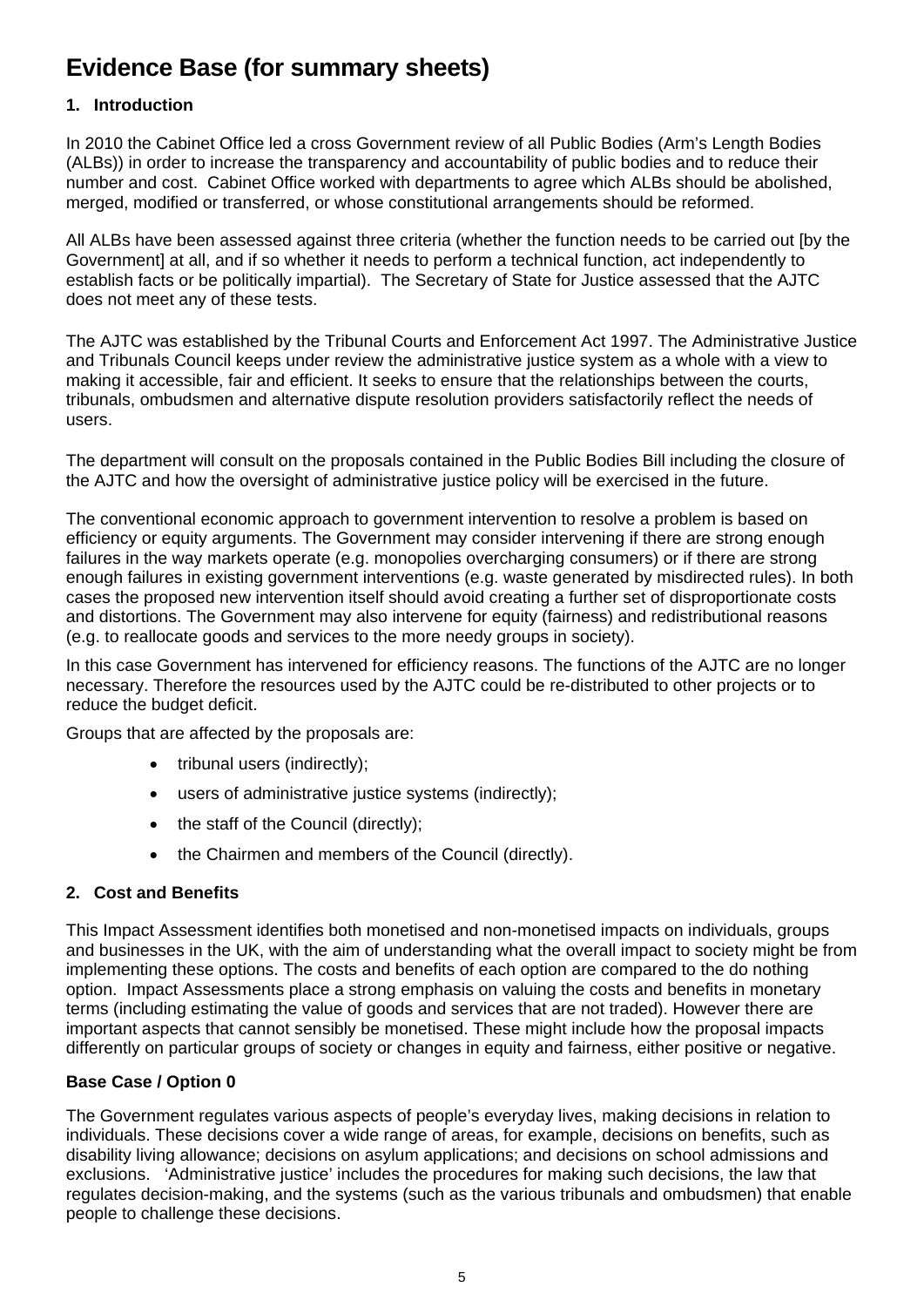The AJTC is an Advisory Non Departmental Public Body, established under the Tribunals, Courts and Enforcement Act 2007, replacing, but with wider functions than, the Council on Tribunals which was established in 1958. It covers England, Wales and Scotland.

Its key functions are to keep under review the:

- overall administrative justice system;
- constitution and working of the tribunals designated as being under the AJTC's oversight; and
- constitution and working of statutory inquiries.

It has 12 staff (10 in London and 2 in Edinburgh).

## **Option 0**

## **Do-nothing** –

Under this option the AJTC would continue to function. It would continue to have a yearly budget of approximately £1.3m. Some functions would continue to be carried out by both the Ministry of Justice/ HMCTS and the AJTC. These include oversight of MoJ Tribunals and the ongoing review of administrative justice policy.

## **Option 1**

## **Abolition of the AJTC.**

This option would be achieved by the AJTC being abolished by an order made under the Public Bodies Bill.

The AJTC's 'oversight' functions, especially in relation to tribunals and statutory inquiries (in practice inquiries relating to land use), are no longer considered vital to public service delivery. The development of administrative justice policy is a Government function so a separate source of advice from an advisory body is no longer necessary. The Ministry of Justice will take a clear lead in Government on the further development of administrative justice policy and will work proactively with other government departments with responsibilities in this area to ensure a coherent and consistent approach is taken in policy development.

There is a dedicated policy team within MoJ, with effective links to other government departments, including the Cabinet Office, which leads on ombudsman policy. The team is well placed to influence the development of policy from the outset, to ensure administrative justice is a , key part of the wider justice reform agenda, and to have oversight of the wider system.

## **Costs of Option 1**

## **Ministry of Justice**

We plan to offer MoJ permanent staff at the AJTC re-deployment into other posts, wherever possible. However, if suitable posts can not be found it is possible that some staff may be made redundant or take early retirement. In this case the MOJ would make redundancy/approved early retirement (AER) payments, as appropriate. We have estimated the exit costs, in respect of eight MoJ staff, at approximately £600,000 over 2011-15. This includes approximately £200,000 of voluntary redundancy payments, £200,000 of early retirement lump sum payments and £60,000 pa in additional pension payments. These additional pension payments will continue beyond 2014-15 until all retirees have reached 60 years of age. We have assumed these payments will increase with inflation over the appraisal period.

The MOJ will incur some additional administrative costs from closing the AJTC. These are likely to be minimal.

It is assumed that the MOJ will not save rent as the (London) building lease does not expire until September 2013; there is no break available. Rent and service costs of approximately £100,000pa are borne by the MoJ centrally, these will be saved only if the office space can be sublet, or if the building is vacated when the lease expires.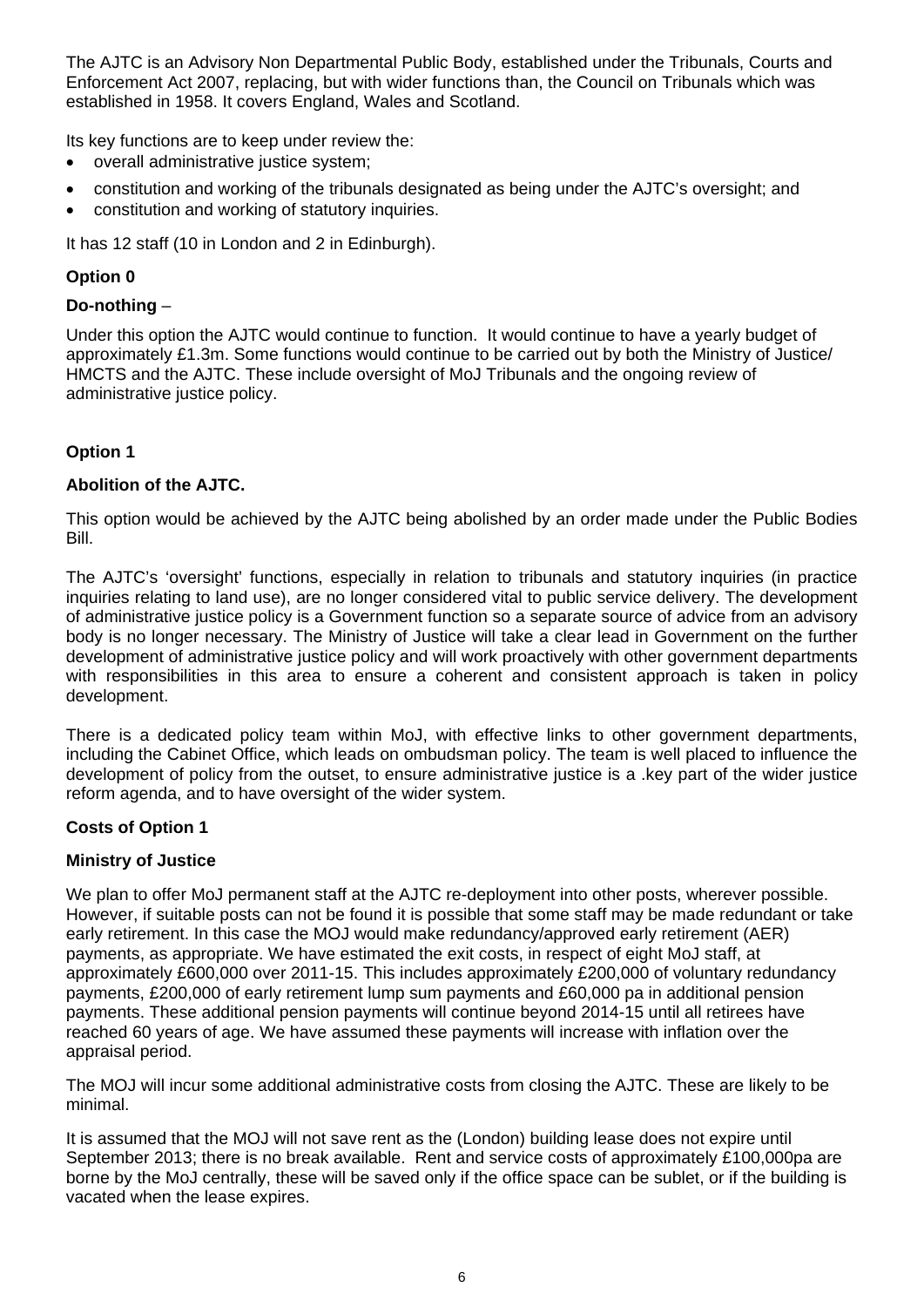It is possible that the MOJ will take on a small amount of additional work after AJTC is abolished. No extra staff will be hired. This represents a non-monetised cost.

## **AJTC staff**

If staff are made redundant they could suffer a reduction in income. We have not quantified this because we do not know how many staff (if any) will be made redundant and how long they will be unemployed

Appointed members: no compensation or similar involved. They will receive remuneration until the AJTC is wound up. Appointments are not pensionable.

#### **Government**

If staff are made redundant they would be eligible to claim unemployment benefits and may be able to claim other benefits. For the reasons mentioned above we have not quantified this.

#### **The Chairman and members of the Council**

Closure of the AJTC will mean bringing their public appointments to an end when the AJTC closes.

## **Tribunal Users**

It is possible that tribunal users will lose an outlet to voice their concerns but that the impact will be mitigated by the work of MOJ and other government departments to consider users' needs and views during policy development and service delivery.

#### Assumptions

That:

- The Public Bodies Bill allows the Secretary of State to abolish certain public bodies through secondary legislation.
- The Government abolishes the AJTC after Royal Assent via secondary legislation.
- The functions of the AJTC are not necessary for the effective and efficient delivery of public services.

No additional costs to the Courts, Probation, Prisons, Legal Aid and Crown Prosecution Service are anticipated. Any functions that should continue will be carried out within existing MoJ/ Whitehall departments' resources.

#### **Benefits of Option 1**

#### **Ministry of Justice**

The MOJ will no longer provide the budget for the AJTC. The budget was approximately £1.3m in 2010- 11 and we have assumed this would have increased in line with inflation. Over the appraisal period we estimate a saving of approximately £4.6m.

## **AJTC Staff**

IF AJTC staff are made redundant or take early retirement they will receive redundancy and early retirement payments. We have estimated these payments, in respect of eight MoJ staff, at approximately £600,000 over 2011-15. This includes approximately £200,000 of voluntary redundancy payments, £200,000 of early retirement lump sum payments and £60,000 pa in additional pension payments. These additional pension payments will continue beyond 2014-15 until all retirees have reached 60 years of age. We have assumed these payments will increase with inflation over the appraisal period.

#### Assumptions/Comments

- 1. A closure date of 31 March 2012 is assumed for the purposes of this costing.
- 2. The baseline budget for each year is the AJTC's 2010-11 'post-emergency' budget, i.e £1,318,000.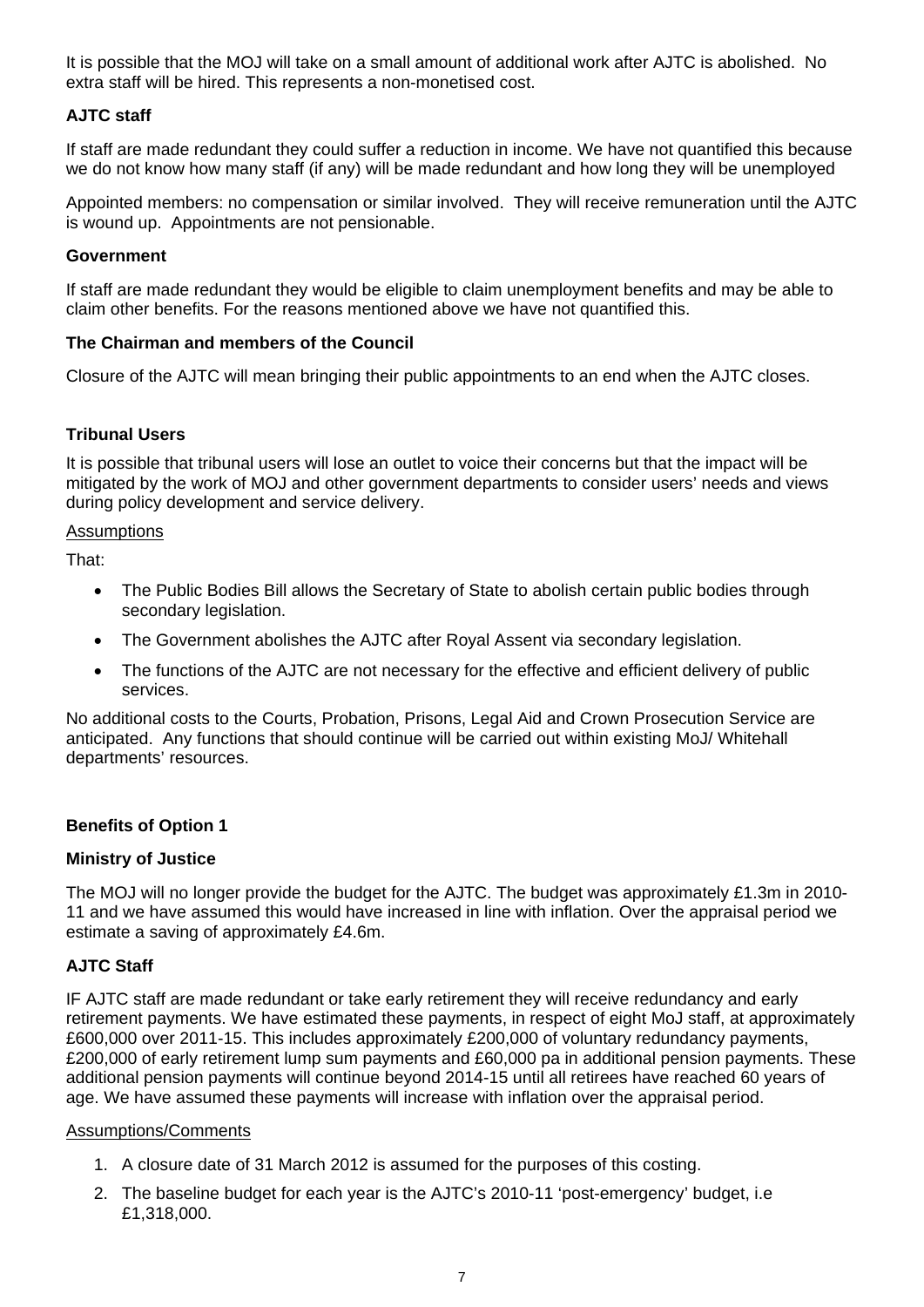## **Net Impact of Option 1 & Summary of Options**

We believe that the benefits of option 1 outweigh the costs.

Option one is preferred as it meets Government objectives to increase the transparency and accountability of public bodies and to reduce their number and cost. The AJTC doesn't meet any of the criteria set out for the retention of ALBs.

#### **3. Specific Impact Tests**

The Equality Impact Assessment (EIA) is attached as an annex.

#### **Competition Assessment**

The impact is not significant on competition.

The proposal does not:

- Directly limit the number or range of suppliers (or providers);
- Indirectly limit the number or range of suppliers (e.g. by altering demand);
- Limit the ability of suppliers to compete:
- Limit suppliers' incentives to compete vigorously.

#### **Small Firms Impact Test**

The impact is not significant on small firms as the AJTC is public sector focussed. A small number of small-scale suppliers to the AJTC may be affected by a loss in revenue (although most office supplies will be provided through MoJ central contracts).The proposals do not impose additional costs on small business.

#### **Carbon Assessment**

The impact on the emission of Greenhouse Gases is negligible. There may be a small reduction in energy use as the office spaces in London (accommodating ten people) and Edinburgh (accommodating two people) will not be used for AJTC work. People may have to travel more or less if they find alternative work but that is uncertain.

#### **Other Environment**

This is not broadly applicable as the policy will not:

- lead to a change in the financial costs or environmental and health impacts of waste management;
- impact significantly on air quality;
- involve any material change to the appearance of the landscape or townscape;
- change the degree of water pollution; levels of abstraction of water; exposure to flood risk;
- disturb or enhance habitat or wildlife;
- affect the number of people exposed to noise or the levels of exposure.

#### **Health Impact Assessment**

The policy will not have a significant impact on human health. In the short term, the policy may affect in the health of those 12 staff directly affected by the decision to close the AJTC, and may possibly affect the 21 appointed part time members. Therefore there is unlikely to be a significant demand on health and social care services.

#### **Human Rights**

The policy is compliant with the Human Rights Act.

**Justice Impact Test**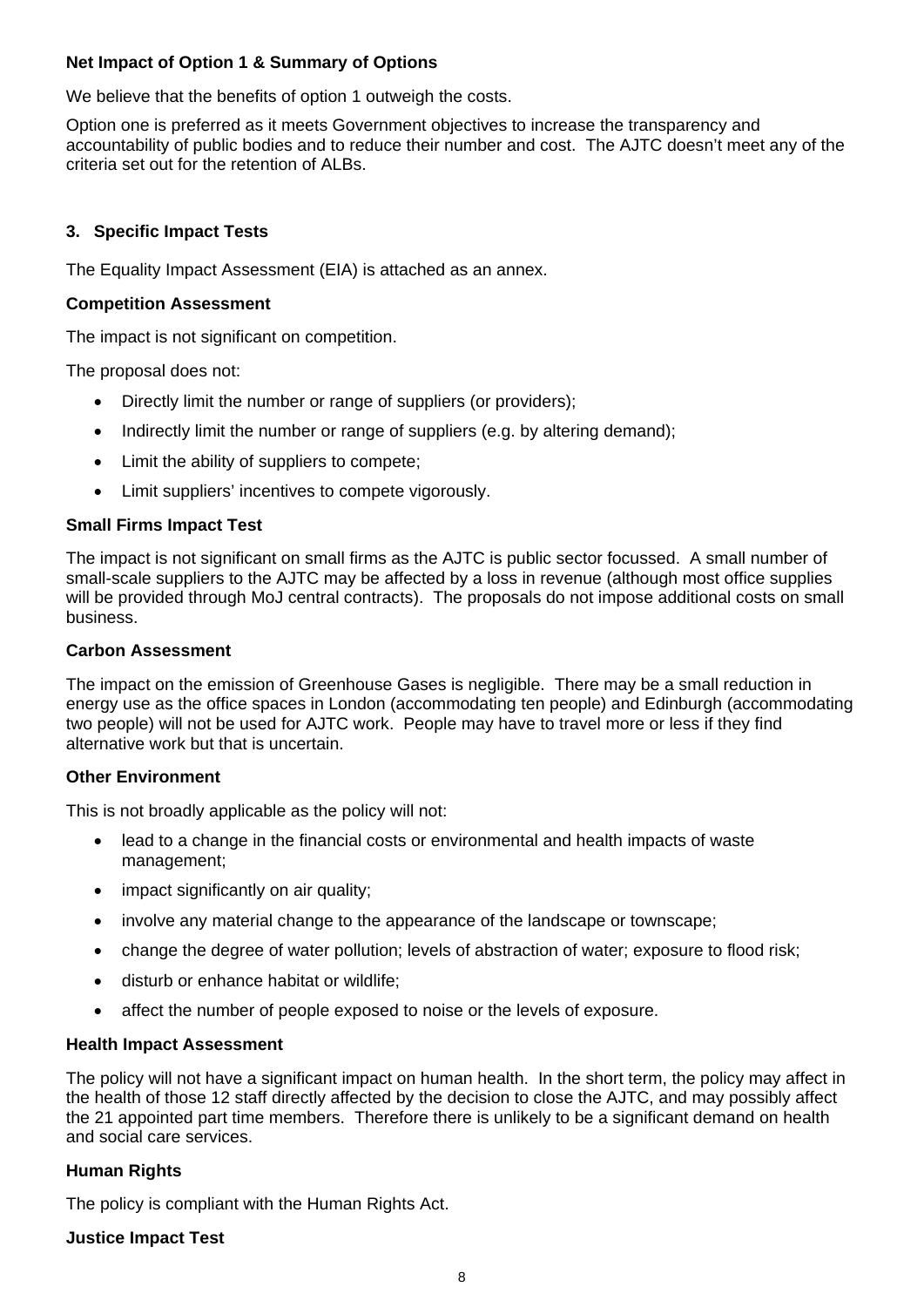There is no impact on Legal Aid or on the wider justice system (e.g. courts and tribunals, prisons and offender management).

## **Rural proofing**

This policy is unlikely to have a different impact in rural areas, because the AJTC is not a direct provider of services to the public: it provides advice to ministers/ departments and officials.

## **Sustainable Development**

The Government has committed to five principles of sustainable development:

- Living within environmental limits;
- Ensuring a strong, healthy and just society;
- Achieving a sustainable economy;
- Promoting good governance;
- Using sound science responsibly.

This proposal supports the principles of ensuring a just society; achieving a sustainable economy and promoting good governance.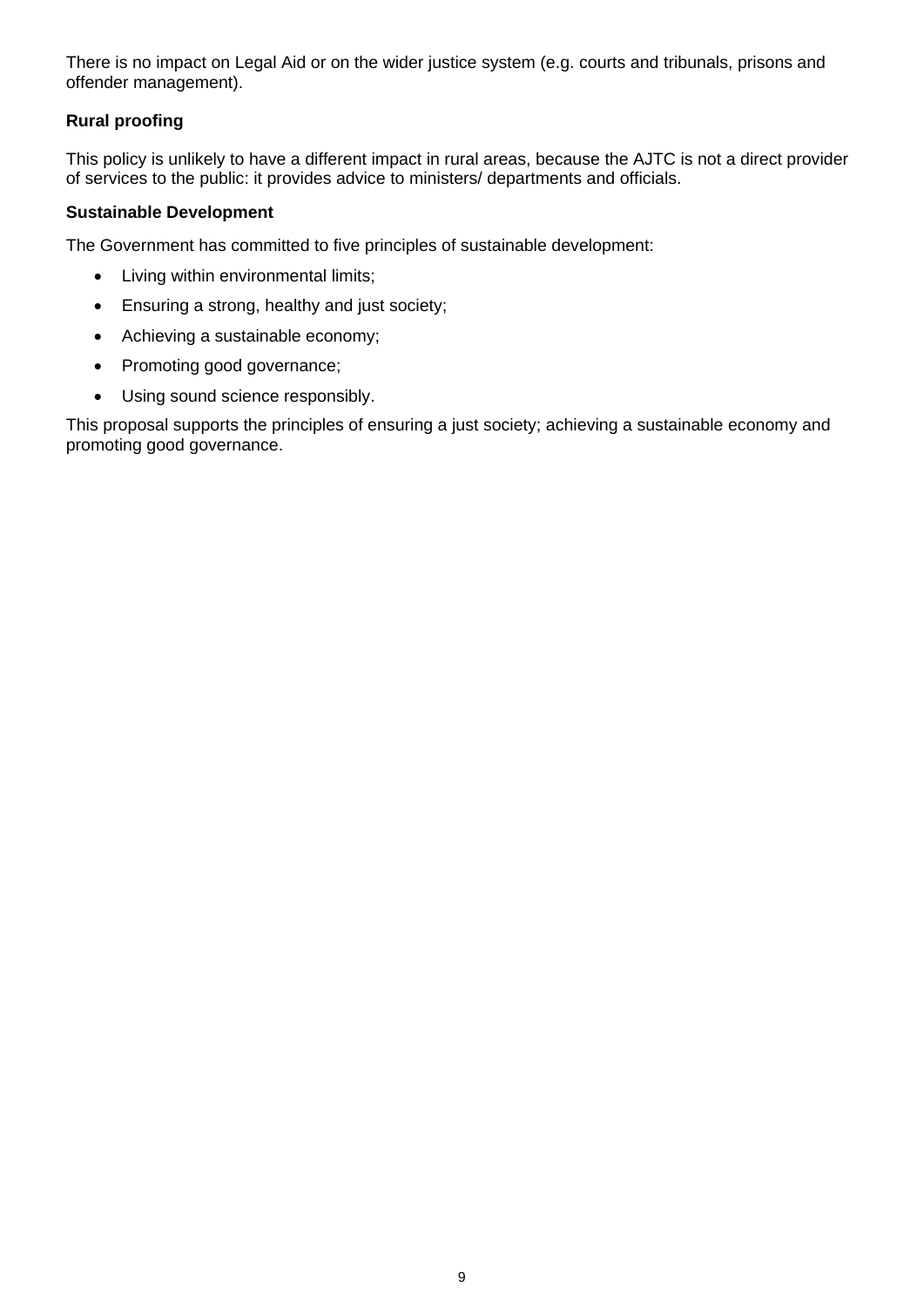## **Annexes**

.

Annex 1 should be used to set out the Post Implementation Review Plan as detailed below. Further annexes may be added where the Specific Impact Tests yield information relevant to an overall understanding of policy options.

## **Annex 1: Post Implementation Review (PIR) Plan**

A PIR should be undertaken, usually three to five years after implementation of the policy, but exceptionally a longer period may be more appropriate. If the policy is subject to a sunset clause, the review should be carried out sufficiently early that any renewal or amendment to legislation can be enacted before the expiry date. A PIR should examine the extent to which the implemented regulations have achieved their objectives, assess their costs and benefits and identify whether they are having any unintended consequences. Please set out the PIR Plan as detailed below. If there is no plan to do a PIR please provide reasons below.

**Basis of the review:** [The basis of the review could be statutory (forming part of the legislation), i.e. a sunset clause or a duty to review , or there could be a political commitment to review (PIR)];

**Review objective:** [Is it intended as a proportionate check that regulation is operating as expected to tackle the problem of concern?; or as a wider exploration of the policy approach taken?; or as a link from policy objective to outcome?]

**Review approach and rationale:** [e.g. describe here the review approach (in-depth evaluation, scope review of monitoring data, scan of stakeholder views, etc.) and the rationale that made choosing such an approach]

**Baseline:** [The current (baseline) position against which the change introduced by the legislation can be measured]

**Success criteria:** [Criteria showing achievement of the policy objectives as set out in the final impact assessment; criteria for modifying or replacing the policy if it does not achieve its objectives]

**Monitoring information arrangements:** [Provide further details of the planned/existing arrangements in place that will allow a systematic collection systematic collection of monitoring information for future policy review]

**Reasons for not planning a review:** [If there is no plan to do a PIR please provide reasons here] There are currently no plans for an internal review. The normal process would be for Select Committees to scrutinse the legislation within three to five years.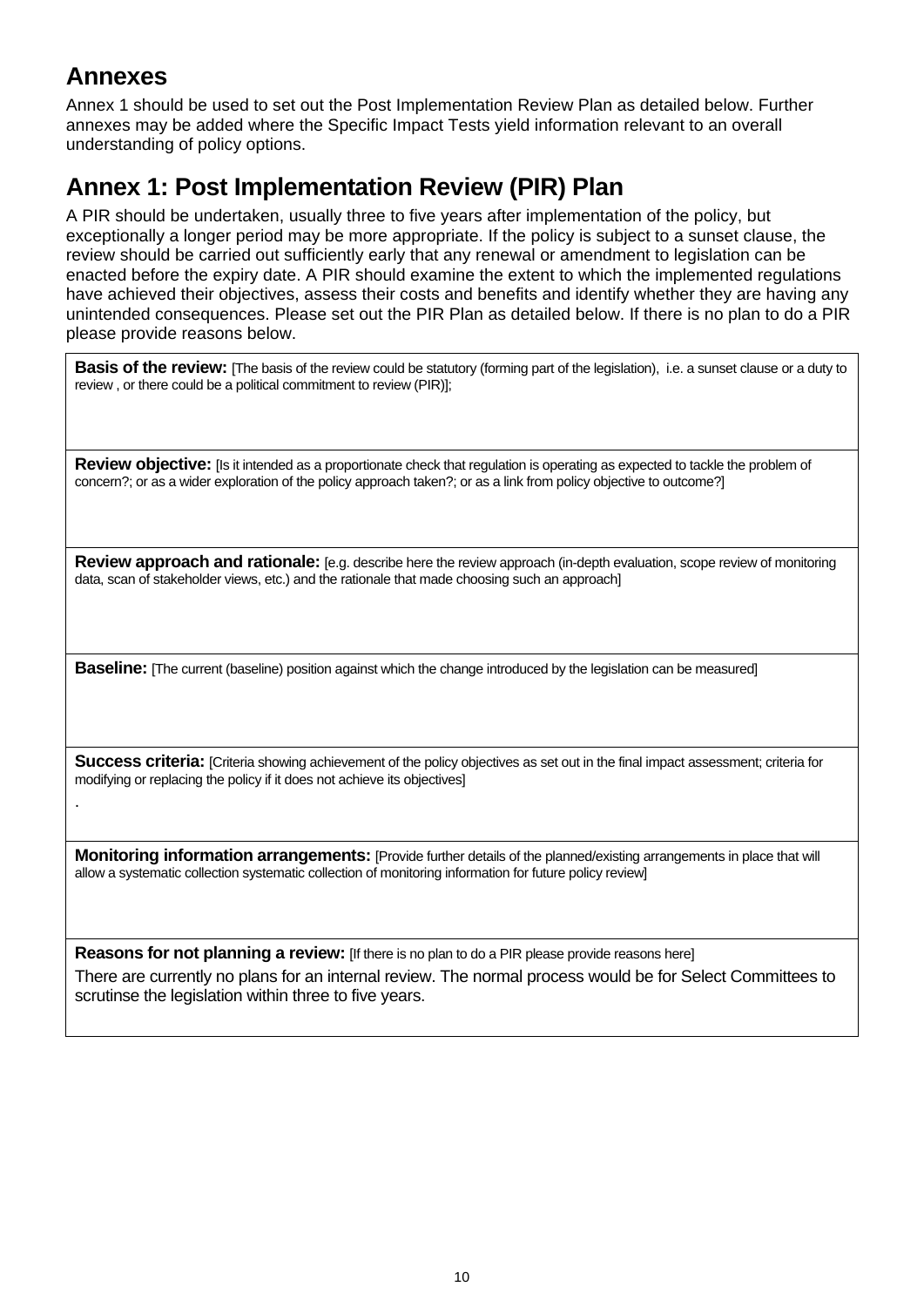## **Annex 2: Equality Impact Assessment Initial Screening – Relevance to Equality Duties**

The EIA should be used to identify likely impacts on:

- disability
- race
- sex
- gender reassignment
- age
- religion or belief
- sexual orientation
- pregnancy and maternity
- caring responsibilities (usually only for HR polices and change management processes such as back offices)
- 1. Name of the proposed new or changed legislation, policy, strategy, project or service being assessed.

Abolition of the Administrative Justice and Tribunals Council (AJTC) as provided for in the Public Bodies Bill.

2. Individual Officer(s) & unit responsible for completing the Equality Impact Assessment.

Elinor Howard, Head of Sponsorship, ALB Governance Division

3. What is the main aim or purpose of the proposed new or changed legislation, policy, strategy, project or service and what are the intended outcomes?

| Aims/objectives                                                                                                                                                                                                                                                                                                                                                                        | <b>Outcomes</b>                                                                                                                                                                             |
|----------------------------------------------------------------------------------------------------------------------------------------------------------------------------------------------------------------------------------------------------------------------------------------------------------------------------------------------------------------------------------------|---------------------------------------------------------------------------------------------------------------------------------------------------------------------------------------------|
| The abolition of the AJTC and the reallocation of<br>its resources. The Government's reforms of public<br>bodies will increase accountability, remove<br>duplication and streamline the public bodies<br>landscape. The Public Bodies Bill provides the<br>legislative basis for reform but does not itself enact<br>any changes. These will be made through<br>secondary legislation. | Increased ministerial accountability relating to<br>functions carried out on behalf of the state;<br>elimination of duplication and reduced waste;<br>fewer public bodies and reduced costs |

4. What existing sources of information will you use to help you identify the likely equality impacts on different groups of people?

The AJTC currently has a complement of 12 staff (8 departmental employees, 2 Scottish Government employees and 2 staff on fixed term contracts). Due to the small number of staff the department is not providing a breakdown in terms of protected characteristics but will ensure that all staff will be treated in accordance with departmental internal equality and diversity principles including the departmental organisational change framework. The department will ensure that support is given to staff in order to achieve redeployment and avoid, where possible, redundancy.

The department considers that there will be minimal impact on the 21 members of the AJTC who are public appointees not employees. They are aware of the AJTC's impending abolition and hold fixed term non-permanent posts. Due to the small number of members no breakdown in terms of protected characteristics is provided.